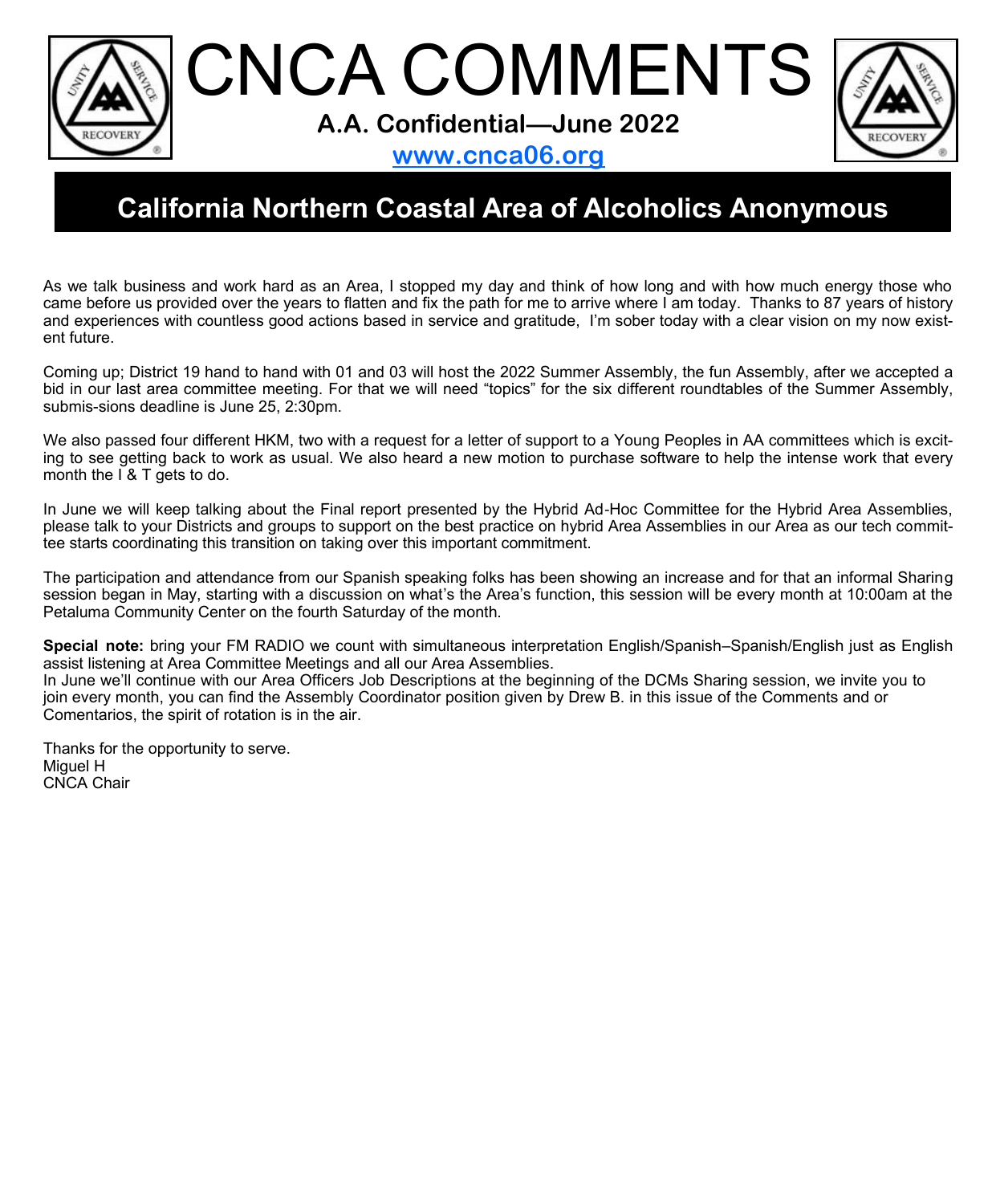# **DELEGATE'S CORNER June 2022 DELEGATE'S**

"As we know, all A.A. progress can be reckoned in terms of just two words: humility and responsibility. Our whole spiritual development can be accurately measured by our degree of adherence to these magnificent standards. Ever-deepening humility, accompanied by an ever-greater willingness to accept and to act upon clear-cut obligations — these are truly our touchstones for all growth in the life of the spirit." —*Our Great Responsibility,* p. 84

As my calendar fills up with dates to tell the story of the  $72<sup>nd</sup>$  General Service Conference in your districts, I keep asking myself, what is the most important message to carry to the Fellowship this year?

Last year, we had so many significant changes to report. We really lived up to the 2021 theme: "A.A. in a Time of Change." The story wrote itself. Some members and groups were happy with those changes, some were not. Either way, the results were quite noteworthy.

Our 2022 theme was "A.A. Comes of Age 2.0: Unified in Love and Service." I think we lived up to that too. We saw what it means to be back to gathering in person for the first time in three years — the joyful camaraderie, and the realities of the Covid era. We reconsidered some of those 2021 changes, with fresh eyes and more sharing from the Fellowship. We did not undo any of the progress that we made, but we did take a deeper look at our process and ourselves. We reflected on why we have a General Service Conference. We were mindful of making the best use of our time and resources. This year, the group conscience spoke in quieter ways, often in what we didn't do.

So, what to share with your groups? First, be sure to let them know the outcome of the topics that they talked about. In many cases, that may mean no action was taken. That doesn't mean their input wasn't important. I needed every piece of information you gave me going into that week! The detailed chart I shared can help you trace where every topic went. Read through all the Advisory Actions and Committee Considerations to see what grabs your interest. If that feels like too much information, you also have the shorter list of highlights I sent out to help narrow down what to report. Be sure to remind members about the literature projects in development and to send in their stories! Get their feedback on the Area assembly motions before the Summer Assembly on August 13. There will be even more to report as the year goes on.

We are the trusted servants that help keep our service structure and Fellowship healthy and informed. We are links in the chain of communication. My message is one of encouraging people to participate in and trust the process. Recovery in Alcoholics Anonymous depends on faith in a power greater than ourselves, and so does our unity. But we also need to take the steps and do the work.

Thank you for walking shoulder to shoulder with me, Jennifer B., Panel 71 Delegate

# **Looking for Something?**

Chair's Preview—p.1 Delegate's Corner—p.2 Area Committee Minutes, 5/28/2022—pp. 3—5, 8-12 Area Financial Reports, 4/2022—pp. 6—7 Area and Assembly Motions—p. 13

Area Officers Job Discription p 14 CNCA P71 Calendar & Assembly Info.—p. 15 Area Officers & Meeting Info.—p. 16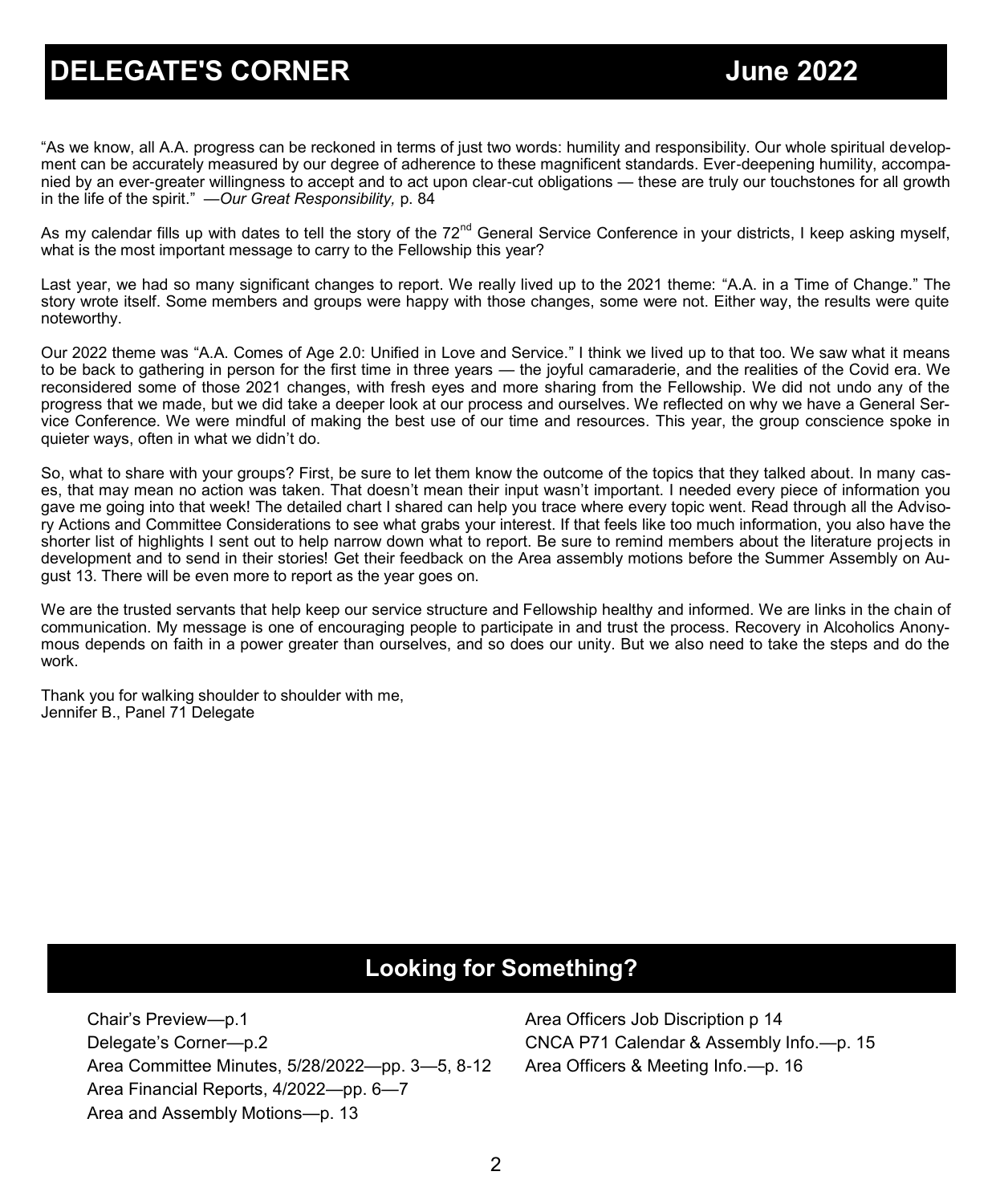# **AREA COMMITTEE MINUTES—MAY 28, 2022**

The monthly committee meeting of CNCA was held using a hybrid format on May 28, 2022, with some members attending virtually and others attending at the Petaluma Community Center. Miguel H. opened the meeting at 12:30pm, followed by the Serenity Prayer. The AA Preamble was read by Tim D. (District 14). Teresa J. (District 01) read Tradition Five and Rodrigo R. (District 18) read Concept Five in Spanish. There were five past Delegates present: Diane O. (Panel 35), Barbara M. (Panel 41), David N. (Panel 59 and past Trustee), Joann L. (Panel 67), and Teddy B.-W. (Panel 69). The April minutes and financial report were accepted as published in the *CNCA Comments* and *Comentarios.*

#### **Birthdays:** 103/4

**Attendance:** 67 online, 51 in person (118 total); combined 50 voting, 68 non-voting

#### **Officer Reports**

**Delegate** *– JENNIFER B:* Thank you again for all your participation in the Conference process. I encourage you to read through all the results of the Conference in the document I shared. Advisory Actions are the motions that passed and will be implemented throughout this next year. Committee considerations are also very important, they will give you a preview of what we will see on next year's list of agenda items. The chart shows where you can find information on what happened with each agenda topic. All of the information is also posted on our area website: www.cnca06.org/72gscresults. There is a link under 'What's New', and then you use the same password we use for everything to access the information. All of the "Picnic Table" financial slides were translated by GSO this year – a first! Those are also posted in both languages along with some key takeaways provided by our GSB Treasurer, Kevin Prior. I think GSRs will find that information helpful for reporting. I know I did. And not having to translate it locally was very much appreciated. Along with the documents I just mentioned, my slides and written report from the assembly are also posted in both languages, and the audio recording is available in English. One of the French-Canadian delegates took it upon himself earlier this year to translate our Area 06 Summaries into French. So those were available before the Conference in all three languages this year! Lastly, Conference delegates received a letter from our General Manager and General Service Board chair regarding the Covid outbreak at the Conference (the last I heard the count of people who tested positive was over 40). I'll read you part of the letter:

"Looking ahead, we realize and acknowledge there are lessons to be learned from this experience. As with our personal inventories, our focus will be to take an honest appraisal, learn from our experience, and make improvements as we move forward. We host many events throughout the year — Forums, board weekends and corporate board meetings. We will continue to explore and apply precautionary measures and stay informed of local, state, and federal guidelines. Throughout A.A. history, our A.A. Tradition and service structure have guided us through the many challenges and problems the Fellowship has faced. Dealing with the remnants of Covid-19, we need to address head-on questions as to how we continue to come together to serve and carry out the primary purpose of Alcoholics Anonymous. To this end, the office and the boards look forward to sharing about strategies and methods to minimize the risks we face when we come together. This joint sharing will provide direction to trustees' committees that will examine many aspects of the events that occurred at the 72<sup>nd</sup> General Service Conference, and then discuss how best to deal with similar instances should they arise in the future. These committees will, in turn, confer with related Conference committees. As we move through this new Conference year, we will keep in touch with you and inform you of our thoughts and ideas as these efforts continue."

**Alternate Delegate** *– ERIC L***:** A Joint Committee Meeting (that will include this Area's PI/CPC committee, Bridging the Gap committee, and Accessibilities committee, corresponding committees in California Northern Interior Area, and the Northern California Hospitals and Institutions committee) will be held June 9 at 7:00pm. We will be meeting virtually.

**Chair** *– MIGUEL H:* I want to thank Jennifer for all the work putting together and sharing her Conference Report and also a big clap for District 17 for making possible our Post-Conference Assembly. Thank you to the three presenters that shared on the Conference theme; Noel, Pedro, and Manish, and everyone who attended the Post-Conference Assembly. We continue to learn and put in practice new ways of doing business, utilizing for the first time the hybrid component to attend, listen, participate, and vote. Today, we have four housekeeping motions and two Presentations of New Business. We also have an assembly bid on the agenda today for the 2022 Summer Assembly and on that note we will start taking ideas for workshop topics for the roundtables. Talk to your groups and ask them what they feel the Area should be talking about at these workshops. Submissions due by at 3:30pm at the next ACM on June 25. At the Post-Conference Assembly, we got to vote one item and reconsider a second motion, after a slip from the Area Chair on the conducting and counting votes. Hearing the minority opinion reminds me that there is power bigger than myself. After the hard work these last few months, our super awesome Hybrid Ad Hoc committee will present their final report with the recommendations for Area assemblies. Again, thank you for all you've done for our Area. Just to remind you all that our Area Officers job description will continue at the beginning of the DCM Sharing Session; In June will be the Registrar position presented by Claudia N.

**Treasurer** *– CHITRA S***:** We currently have \$69,489.70 in our Checking account. Our Savings account, which is our prudent reserve, has \$11,039.31. April contributions totaled \$13,190.66 and we budgeted for \$12,914.99. April expenses were \$22,477.75 and we budgeted for \$19,567.23. April Expenses include (unbudgeted, passed with motions): \$4500 for Delegate expense for the Conference and \$1,319.65 for Hybrid Ad Hoc committee travel reimbursement.

**REGISTRAR – CLAUDIA N:** Thank you to all the volunteers who helped at the Post-Conference Assembly registration and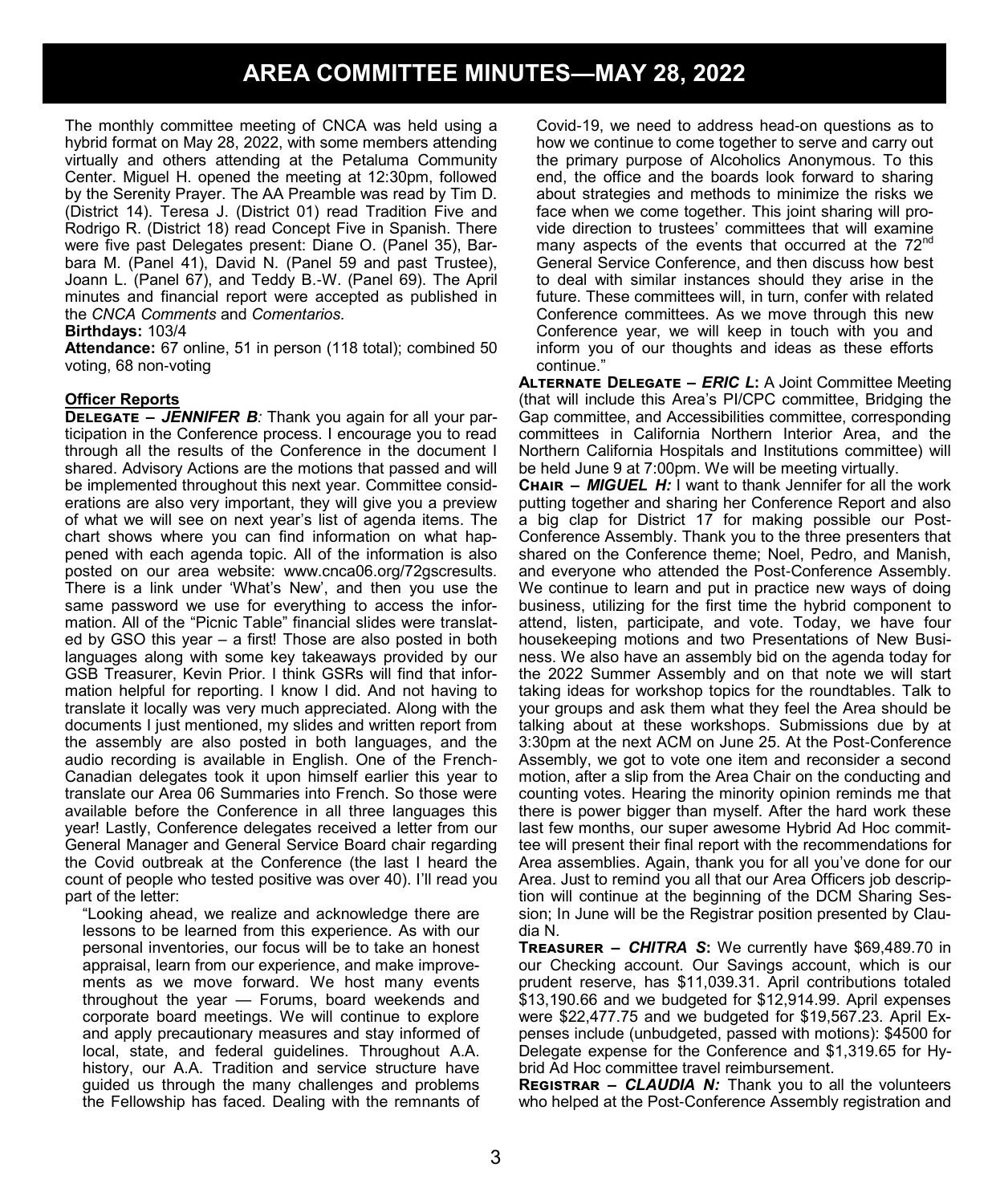once again we embraced technology with our new way to do registration. I sent out a document with the assembly totals that was district specific as well as a breakdown of positions. We had 374 members registered with 252 in person, 122 online, and 138 GSRs total. If you have any changes, feel free to come see me today and grab a new group or group change form. As we have started sending out the Comments (our Area newsletter), we have had a large number of returns. This was expected due to the length of time between our last mailing, the pandemic's effect on our groups, and catching up on our records. I have contacted about two thirds of the latest batch of almost seventy returns via text asking if members were still in service or changed their address. I appreciate everyone's help as we continue to work on getting our database current.

**RECORDING SECRETARY – AMY M:** I am grateful for the opportunity to attend today's meeting virtually, and I want to think all the trusted servants that made this option possible. Please use the sign in sheets on the tables in the room to help me with attendance and keep track of voting and non-voting member total. I similar sign in link is available in the Chat for online participants. Everybody please sign in so I can provide this attendance information in the minutes.

**Assembly Coordinator** *– DREW B***:** We had our first hybrid assembly, thanks to District 17, and I like to call it a unified assembly. We will hear a bid presentation today for the Summer Assembly from District 19 with another show of unity as Districts 01 and 03 are available to help. Now we are going to undergo the transition of roles and duties from the Hybrid Ad Hoc to the Technology committee.

**Literature/Grapevine/La Viña** *– RICHARD W***:** Just a reminder that stories for the 5th Edition of the Big Book in English and the updated pamphlet titled 'AA for the Black and African American Alcoholic' are due October 31. Stories for the 4th Edition of the Spanish Big Book are due December 15. The June edition of the Grapevine features stories by long timers. June 15 is the deadline for stories on remote communities and sober holidays. The current issue of La Viña features stories about the newcomer. 'Fun in Sobriety' is a new book and is available in the Grapevine bookstore at www.aagravevine.org.

#### **District Reports**

**District 01 (Monterey) –** *JESSICA A***:** We continue to hold our monthly district meeting via Zoom. We have started the steps to switch to a hybrid format in the next couple of months. We are discussing introducing an online  $7<sup>th</sup>$  Tradition option for our District General Service contributions. Our DCM held the monthly sub district hybrid meeting for GSRs. They discuss the Concepts, the service manual and practice presenting reports and agenda topics to their groups.

**District 02 (Salinas/San Benito) –** *BRIAN M***:** We are looking forward to a Unity Day event on June 19 co-hosted by the Intergroups in Districts 01 and 02.

**District 03 (Santa Cruz) –** *MATT E***:** I have not received any interest from members to form an ad hoc to explore transitioning to a hybrid district meeting. So, for now, we remain firmly on Zoom. We are excited to offer the help and support asked by District 19 in hosting the Summer Assembly! Our Workshop Coordinator, Kimber A, will be taking the lead on our district's contribution to planning and volunteering at the assembly. We look forward to hosting Jennifer in June so our members who

were unable to attend the Post-Conference Assembly can hear her report.

**District 04 (Santa Clara North) –** *LORI R***:** We are going hybrid in June! Thank you to our dedicated district officers and GSRs whose participation is making this possible. Subdistrict 002, Palo Alto South, is hosting 'Bringing the AA Service Manual to Life' speaker series throughout the rest of this panel. This will be on select Wednesdays from 5:30-7:00pm on Zoom. We are still discussing the motion presented by PI/CPC in Santa Clara County, that our district make a one-time contribution of \$1,000. Going forward, we will begin presentations on district job descriptions, continue discussing area motions, and more to end our panel with a bang!

**District 40 (Santa Clara South) –** *BILL H***:** The district is doing well financially. It was motioned and passed that the district will support my attendance at the regional forum in September as long as I provide a full report of what it was like, what I saw, heard, and felt. Our discussion on the topic of a hybrid district meeting continued, although we did form a tech committee to study the cost and logistics more closely. Specific focus will be placed on the topics of interpretation as well as maintaining the online Experience. A quick poll showed that 75% of the district is in favor of a hybrid format Our district guideline ad hoc committee is progressing in their task to update our district guidelines. Our sub district breakout room is still going strong.

**District 05 (San Mateo)** *SARAH B***:** We are excited to announce that we landed on a final date and have begun the planning stage of our first in-person Unity Day since the pandemic, which will be July 17 12pm-4pm in San Mateo. The enthusiasm for this event was evident when we elected our planning coordinator positions, one of which was filled by a brand new GSR! I want to thank our area officer for her presentation on the general warranties. We applied the fourth warranty in our district meeting via a discussion on Appendix III, the medical view of A.A. Though this discussion may not result in any decision or actions from our district, it did allow us to reflect on the important decisions the General Service Board would need to make in updating this appendix.

**District 06 (San Francisco) –** *JACKIE B***:** We had a wonderful presentation by our visiting area officer on "Virtual Groups in the General Service Structure". Our GSRs and DCMs asked a lot of questions and were so engaged in this topic that we will be holding a district sharing session next month on the Area discussion topic regarding a virtual district in CNCA. After six months of discussion, we voted unanimously that our monthly district meeting should remain on a virtual platform, currently Zoom. Future special events, including Unity Day and Agenda Topics Workshops will be held as hybrid inperson events. We were considering having our upcoming Delegate's Report in June be held as a hybrid event, however, given the rise in Covid rates, our district officers voted this week to keep the Delegate's Report virtual only. In other district news, San Francisco Unity Day will be held on October 8 from 10:00am-2:00pm in-person at the First Universality Unitarian Church and there will be a simultaneous virtual broadcast on Zoom.

**District 07 (Alameda North) –** *ASHLEY***:** We thank our visiting Area officer for sharing their experience in general service, as we begin the transition to the next panel and fill several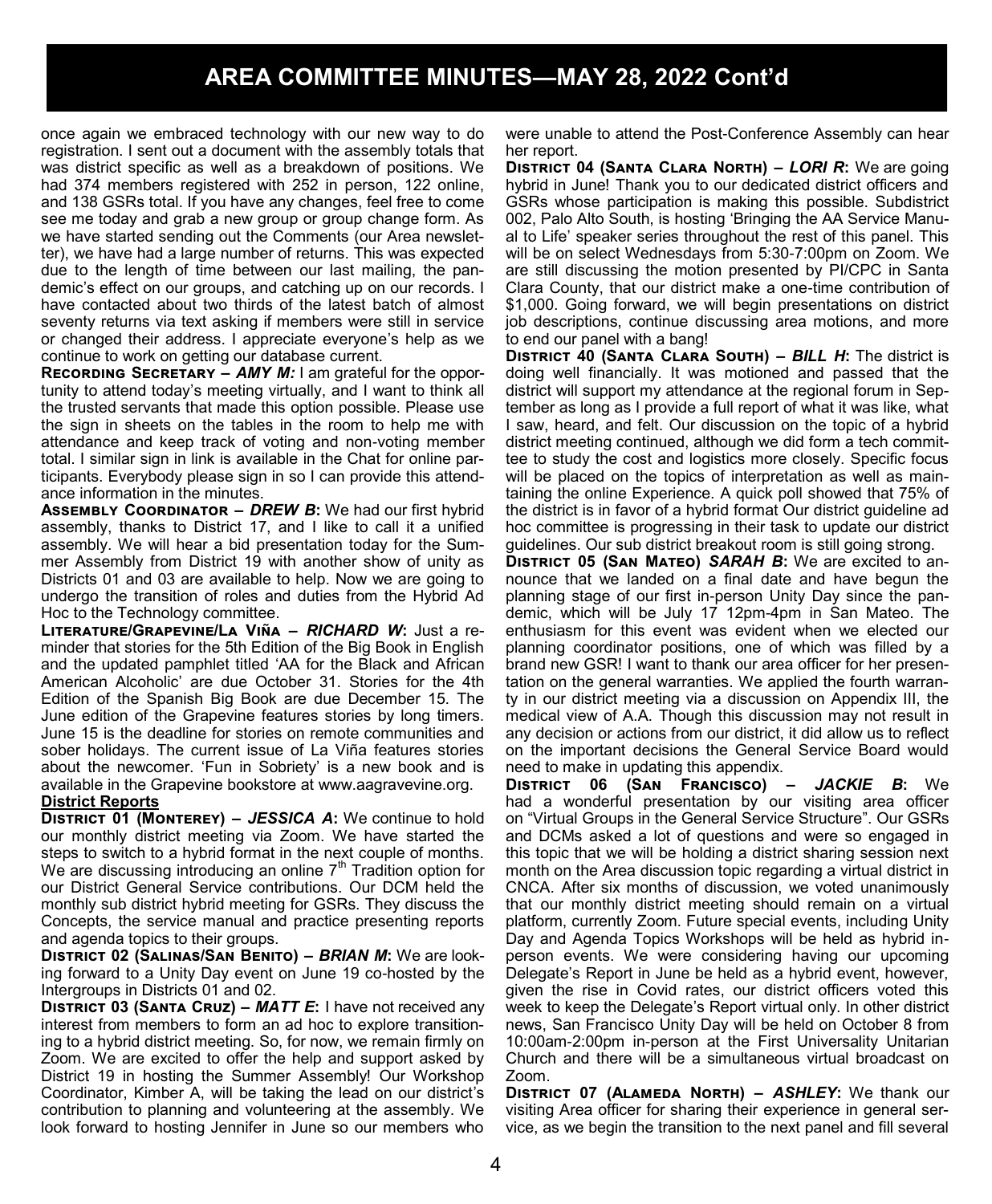vacant positions. We also discussed several motions relating to changing our agenda in response to our inventory last year to be more GSR focused.

**District 70 (Alameda South) –** *FRANK C***:** Our district reopening committee is moving forward and putting together a list of equipment we may need to consider going hybrid. Exciting news in that District 70 has welcomed its first online-only group. We began presentations from district officers and liaisons in preparation for our elections in November. We will continue until we are done. Our Delegate will pay us a virtual visit at our next district meeting June 27 for our annual Delegate's Night and share her Conference report once again. All are invited to attend.

**District 08 (Contra Costa) –** *LESLIE W*: We passed the motion that all district business meetings going forward will be hybrid. We are discussing a new officer position, Technology Chair, with members to support the hybrid meeting set up. We had a very informative presentation from our visiting area officer on "how technology has changed 'my' service position(s) in Panel 69 and 71 which generated lots of ideas from the district in updating job descriptions. We have distributed all of the job descriptions to our current officers and liaisons for review/revision and any technological aspects needing inclusion. They should be ready for district-wide distribution by the August meeting, giving plenty of time for members to review and determine if 'they are available' for the upcoming elections.

**District 09 (Solano South) –** *ERIN B***:** We are discussing going back to a live meeting and a workshop on sponsorship. We continue discussing district consolidation and may attend Solano North business meeting and consider approaching Napa for consolidation instead on Solano North.

**District 90 (Solano North) –** *BILL H***:** We voted overwhelmingly in favor of hosting the November Election Assembly. We are still working on our bid and finalizing the costs. We should be presenting next month. We have begun discussing a proposal from District 09, Solano South about reunifying the districts. This has gone out to all the groups to get their feedback. We are also determining how much excess funds we have and how to disburse them. Is sending to GSO really the only option?

**District 10 (Marin) –** *JACQUELINE P***:** We held our first hybrid district meeting last month in downtown San Rafael. We had twenty-five members in person and twelve online. We heard a presentation on the Inside Visiting Sponsorship Service chair Maxie V., who asked our male members to consider their availability for sponsoring incarcerated men at San Quentin State Prison and Salinas Valley State Prison. There are waiting lists at both prisons for men who have requested a sponsor. Save the Date for District 10's in-person Unity Day on October 15 at Unity at Hamilton in Novato. One of our GSRs presented about their experience at the Post-Conference Assembly and used words such as inspired, grateful and enthusiasm. Our Accessibilities Committee continues to solicit and receive donated equipment for those members who need assistance to join virtual group meetings. Founder's Day will be celebrated in person at the Marin Alano Club June 12. MCYPAA hosts a Bonfire Speaker meeting July 9 at Muir Beach.

**District 11 (Napa)** *– ELISABETH B***:** We discussed the option of a hybrid district meeting. We voted to investigate the technical equipment necessary for a hybrid meeting before moving the discussion to new business. The subdistrict meeting is held at 9am before the business meeting and many GSRs are able to get support from our DCMs at that time. The group continues to express interest in Area business, specifically some of the motions that have been recently presented. We are always excited for our Unity Day, coming up June 18, 11:00am-3:00pm. Our delegate will share her experience at the General Service Conference and lunch will be provided. All are welcome to join us.

**District 12 (Sonoma) –** *DENISE G***:** Our BTG, Accessibilities, and PI/CPC committees are strong and active, however we are concerned about the drop in GSR participation in our district and our working on an action plan to increase participation back to the pre-Covid levels. In lieu of our regular business meeting in June, District 12 is back to hosting its annual Delegates BBQ. It is in person; all members and all fellowships are welcome to attend. Our regular business meeting will resume the first Monday in July and our goal is to return in person having an online option available.

**District 13 (Lake) –** *PAUL G***:** We had a great GSR Training and created a template so we can anticipate making this an annual event. Our next event will be a Secretary Workshop. It is in person but included on the day's agenda is a Zoom training. The Lower Lake Fellowship lost its room, but they are working to stay alive. Events we can look forward to still this year are SoberFest and our Unity Day.

**District 14 (Mendocino) –** *WARREN R***:** We had a light business load. We are still looking for someone to take the lead on our Unity Day event. Inland Intergroup is having an outdoor speaker meeting in Ukiah on the  $4<sup>th</sup>$  Sunday of each month. We will be having a Founders Day BBQ on June 11 in Fort Bragg and are looking for a speaker. Pacific Home Group in Fort Bragg is planning to resume their annual July  $4<sup>th</sup>$  event on July 2<sup>nd</sup>. Father Tom is coming for a live performance on July 30 and 31. MENDYPAA held elections last week and we now have a viable committee again. Stay tuned for events coming up.

**District 15 (Humboldt/Del Norte) –** *MEGAN M***:** We are looking forward to our in-person Unity Day on July 30 which will include our Delegate's Report.

**District 16 (Spanish Central) –** *FERMIN R***:** We are grateful for the unity we experienced at the Post-Conference Assembly. We are very happy with the work done by the  $3<sup>rd</sup>$  Hispanic Forum planning committee. We have been well-received by the groups we visit to share information about General Service events and participation. Our Public Information committee continues to provide AA literature to the Mexican Consulate in San Francisco. We will hear our Delegate Report on July 10 and it will be in person. Districts 16 and 06 work together to print and prepare for mailing the Area newsletter.

**District 17 (Spanish South) –** *JOSE L***:** District 17 wants to express its gratitude to Area 06 to give us the opportunity to host the Post-Conference Assembly. We decided the agenda for our district anniversary in June. Bridging the Gap committee was invited to give information to Pathways Society in San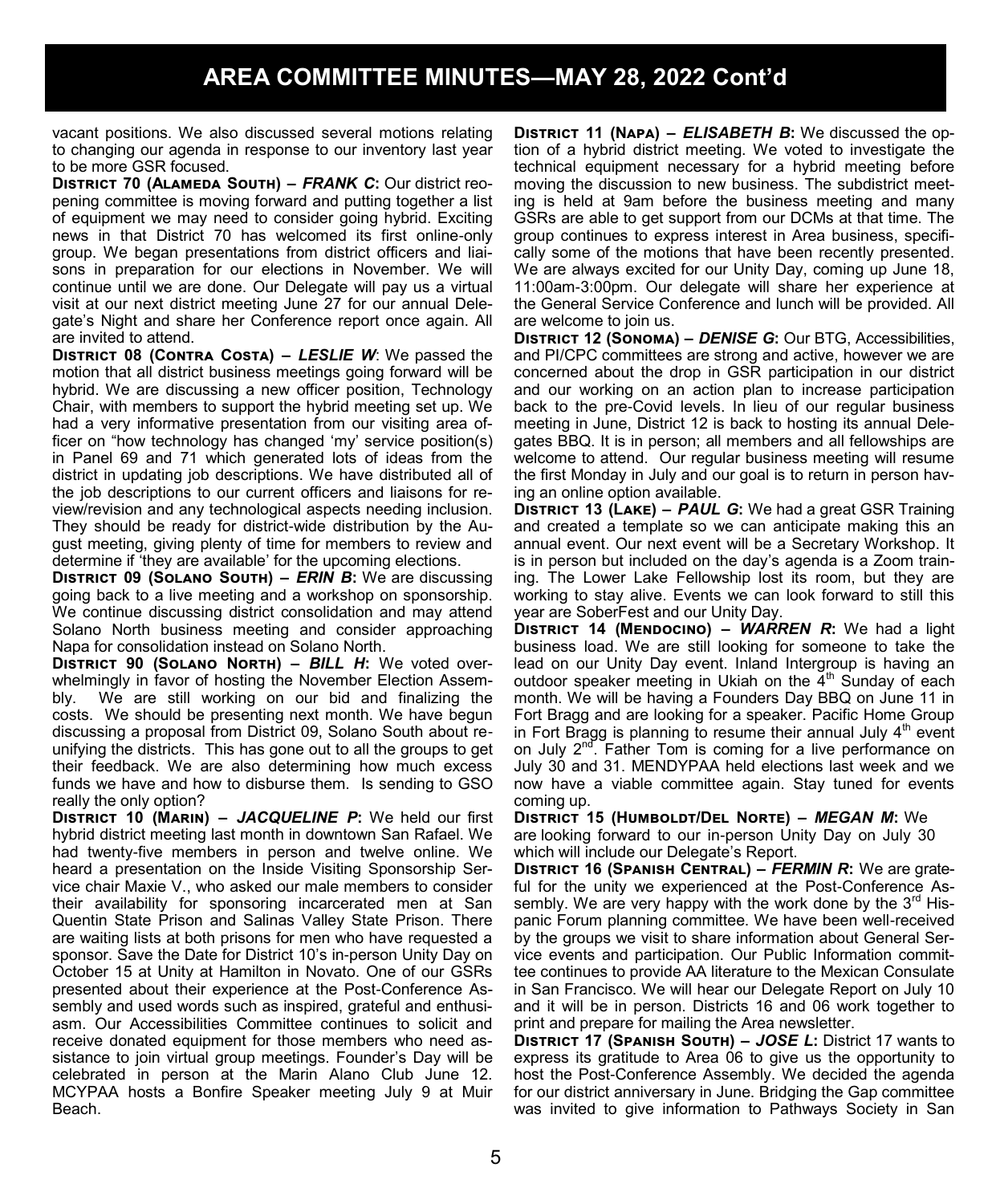### California Northern Coastal Area

Budget vs. Actuals: 2022 Budget - FY22 P&L

January - April, 2022

|                                 | <b>TOTAL</b>   |                |             |  |
|---------------------------------|----------------|----------------|-------------|--|
|                                 | <b>ACTUAL</b>  | <b>BUDGET</b>  | % OF BUDGET |  |
| Revenue                         |                |                |             |  |
| 002 Group Contributions         | 30,679,38      | 27,000.00      | 113,63%     |  |
| 003 District Contributions      | 3,486.58       | 6.333.36       | 55.05%      |  |
| 004 Assembly Contributions      | 1,600.40       | 2,750.00       | 58.20%      |  |
| 005 Tradition 7, Area Comm.     | 1,155.36       | 1.091.64       | 105.84 %    |  |
| 008 Personal/Misc Contributions | 1,689.88       | 1,233.32       | 137.02%     |  |
| 010 Interest Income             | 2.74           | 1.64           | 167.07%     |  |
| Income                          | 9.90           |                |             |  |
| <b>Total Revenue</b>            | \$38,624.24    | \$38,409.96    | 100.56%     |  |
| <b>GROSS PROFIT</b>             | \$38,624.24    | \$38,409.96    | 100.56%     |  |
| <b>Expenditures</b>             |                |                |             |  |
| 020 EXPENSE                     |                |                |             |  |
| 021 Delegate Expense            | 6,729.09       | 3,642.50       | 184.74%     |  |
| 050 Officer Expense             | 6,555.98       | 13,976.90      | 46.91%      |  |
| 130 Committee Expenses          | 7,052.48       | 11,642.85      | 60.57%      |  |
| 300 General Expenses            | 30,433.41      | 21,183.89      | 143.66%     |  |
| Total 020 EXPENSE               | 50,770.96      | 50,446.14      | 100.64%     |  |
| <b>Total Expenditures</b>       | \$50,770.96    | \$50,446.14    | 100.64%     |  |
| NET OPERATING REVENUE           | $$ -12,146.72$ | $$ -12,036.18$ | 100.92%     |  |
| <b>NET REVENUE</b>              | $$ -12,146.72$ | $$ -12,036.18$ | 100.92%     |  |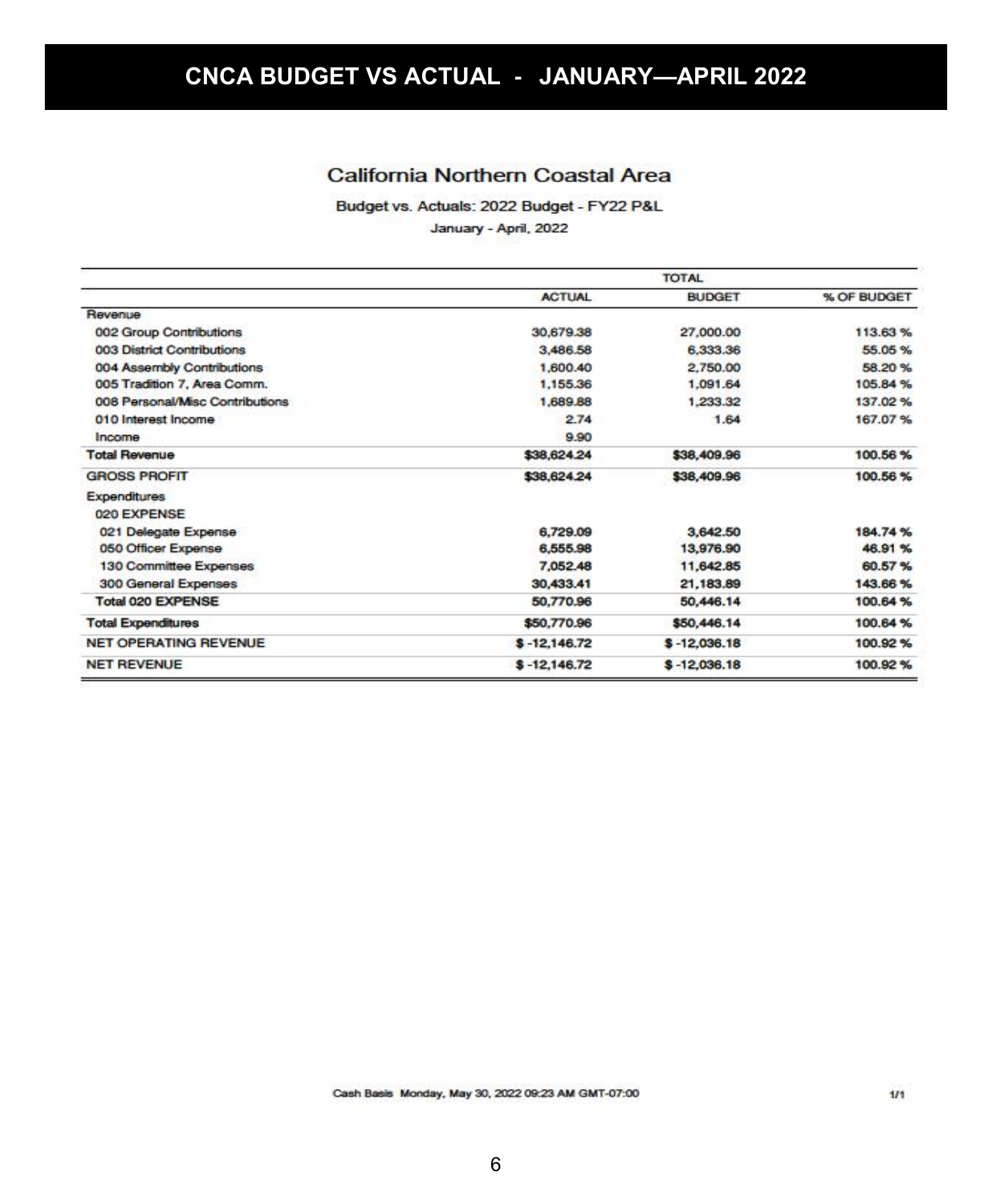# **CNCA STATEMENT OF FINANCIAL POSITION—APRIL 30, 2022**

### **California Northern Coastal Area Statement of Financial Position As of April 30, 2022**

|                                     | Total        |
|-------------------------------------|--------------|
| <b>ASSETS</b>                       |              |
| <b>Current Assets</b>               |              |
| <b>Bank Accounts</b>                |              |
| <b>Operating Funds - Checking</b>   | 59,572.14    |
| Prudent Reserve - Savings           | 11,039.31    |
| <b>Total Bank Accounts</b>          | 70,611.45    |
| <b>Other Current Assets</b>         |              |
| <b>Undeposited Funds</b>            | 147.45       |
| <b>Total Other Current Assets</b>   | 147.45       |
| <b>Total Current Assets</b>         | 70,758.90    |
| <b>TOTAL ASSETS</b>                 | 70,758.90    |
| <b>LIABILITIES AND EQUITY</b>       |              |
| <b>Liabilities</b>                  |              |
| <b>Total Liabilities</b>            |              |
| <b>Equity</b>                       |              |
| Operating Funds ~ Adjusted          | 71.765.62    |
| Prudent Reserve ~ Savings           | 11.140.00    |
| <b>Net Revenue</b>                  | $-12.146.72$ |
| <b>Total Equity</b>                 | 70,758.90    |
| <b>TOTAL LIABILITIES AND EQUITY</b> | 70,758.90    |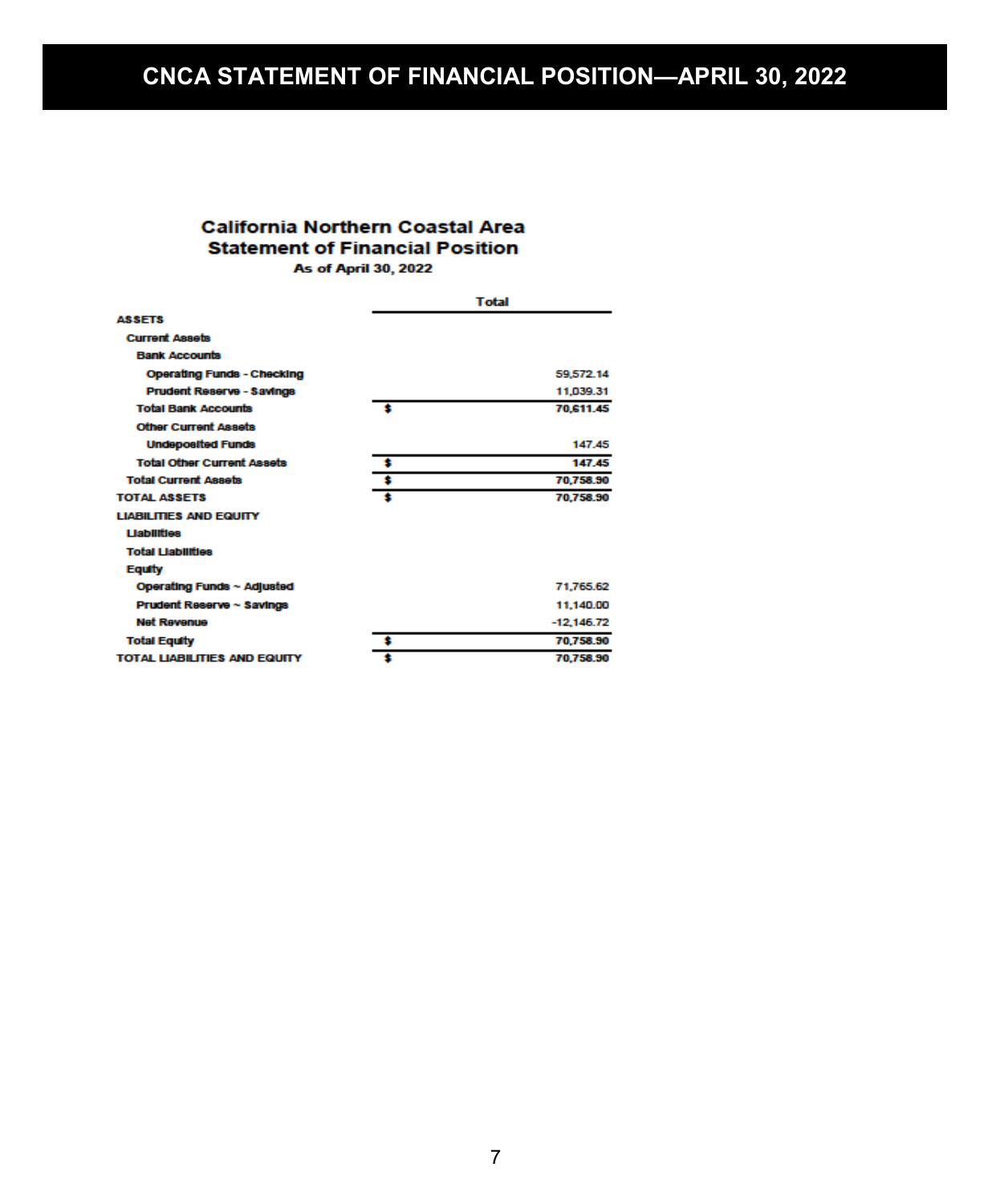Jose and will be working along with them and will be there all Saturdays at 8pm. They also meet with the staff of Cathedral of Faith at Canoas Garden Ave. to ask if they can give information. The committee also presented a motion to get support material in English as well, and that business is still under discussion. We are motivating all members to attend the Regional Forum September 16-18 in Utah.

**District 18 (Spanish North) –** *RODRIGO R:* Congratulations to District 17 for a magnificent event. We have begun to visit groups to share information about how to contact our GSO. We are looking forward along with our linguistic counterparts to the next interdistrict workshop on June 26. We had representation at our meeting from District 12 Bridging the Gap as well as their Cooperation with the Professional Community committee. We are continuing the discussion about whether to adopt a virtual group to District 18.

**District 19 (Spanish South South) –** *GUADALUPE O***:** We are excited to present our bid for the Summer Assembly today and are grateful to Districts 01 and 03 for their support and help. In July we will have our Delegate Report and we are looking forward to our district anniversary soon.

**District 20 (Spanish East) –** *JAVIER L***:** We are working on implementing recommendations that came from our district inventory. We will hear our Delegate Report in June at our District 20 meeting, and it will be hybrid. On today's agenda we will be presenting a motion requesting the development of a digital-era pamphlet; we have been discussing this topic for six months at our district.

#### **Area Standing & Sub-Committees, Sharing Sessions, and Liaison Reports**

**Accessibilities –** *DAN M***:** At our May meeting we had a wonderful guest, Norma A., from the Texas Intergroup for the Deaf. Her presentation was not just practical about how to assess the needs of deaf alcoholics, but also quite spiritual in that all of our efforts follow the Responsibility Statement and the need to freely give what we have been given and our obligation to remove obstacles for our fellow alcoholics. Next month our guest will be the chair of the Accessibilities committee in Area 08 San Diego. He is a deaf alcoholic who will require an ASL interpreter. Later today, we will be presenting a housekeeping motion to fund that interpretation. I've also written a letter to the DCMCs of each district inquiring about any meetings with ASL interpretation throughout the Area. We are aware of a couple, but we would like to compile a full list. I hope to be hearing from those of you who are district chairs. As always, our meeting is on Zoom on the third Saturday of the month at 11:00am.

**Archives –** *PAUL W:* The paper shredder has been purchased and tested. It will be used to dispose of lists of names and associated phone numbers and/or emails that cannot be identified with any fellowship or meeting. Usually, these are in spiral notebooks that are passed around at the beginning of a meeting, for the sake of newcomers. This information has little historical value. We are still working on getting a GSO Archives presentation with Michelle Mirza. We are looking for an overview of the GSO Archives including GSO Policies followed by Q&A. We will provide Unity Day displays if districts make a request. I believe that San Matteo has one coming up in July. Our next hands-on workday in the Walnut Creek Archives is June 11 from 12:00pm-4:00pm. If anyone is interested in Archives, please let me know and I will provide the details for the workday and give you a tour if you attend.

**Bridging the Gap –** *GEORGE X***:** This month Matt D., our Finance committee liaison, visited and informed us on how to analyze line-item spending to create a realistic 2023 BTG budget. Matt answered our questions and a Panel 73 Year-1 budget will be submitted early August. An item of Old Business that we were not ready to vote on is the motion to change or remove the Male/Female gender identifiers on our Contact Requests card. We closed discussion on meeting in-person vs. virtually as a committee and will continue to meet via Zoom, however it was determined that the committee should meet inperson at the start of a new panel. We addressed the upcoming Joint Committees Meeting on June 9, encouraging all District BTG Chairs and their local committees to attend. Finally, but most importantly, our districts have made 39 presentations and we have received 196 contact requests this month. Out of area requests include Sparks, NV, Portland and Multnomah County, OR, Houston, TX, Los Alamos, Santa Barbara, San Luis Obispo, CA and three letters mailed to our P.O. Box from confined AA members.

**Finance –** *JOANN L***:** We reviewed the Statement of Financial Position, Budget versus Actuals, and April expenses. We also looked at the financial impact of the motions on the CNCA Area Committee Meeting agenda for today. We also discussed updates that are needed for the financial guidelines and whether our prudent reserve is adequate. We will continue next month when all members are present. We have joyfully started the 2023 Budget process. Each Finance committee member has been assigned to these committee as follows: Matt D. will care for Archives and BTG, Gusty will handle Tech and Web, Jose is in charge of I&T, Chitra will look after PI/CPC, and I will be there for Accessibilities. Each committee will receive a visit from their liaison to offer assistance and answer questions about the budget worksheets. The budget worksheets for each committee should be turned into us by August 1 so we can begin assembling next year's budget.

**PI/CPC –** *ERIC L***:** This month, an inspiring guest speaker – Class A (non-alcoholic) Trustee visited the committee and shared about how local PI/CPC committees can work with professionals in the medical field and addiction medi-cine. **Technology –** *LUISA S***:** The Tech committee is in the pro-cess of assuming the role of running the hybrid meeting for the ACM that the Hybrid Ad-hoc committee has devoted a lot of time and effort to perfect. Big thank you to the ad hoc committee for working out all the hard details to get the hybrid meeting going and leaving the easy part for us. Looking forward to their recommendations and making sure we have all the equipment necessary to be successful. Currently the plan is to have Cindi in person at each ACM and Nick will run the virtual portion of the hybrid meeting remotely. Lastly the Tech committee is still working on putting instructions together for use of the Microsoft Office accounts including a 1000 Gigabytes of storage for every committee.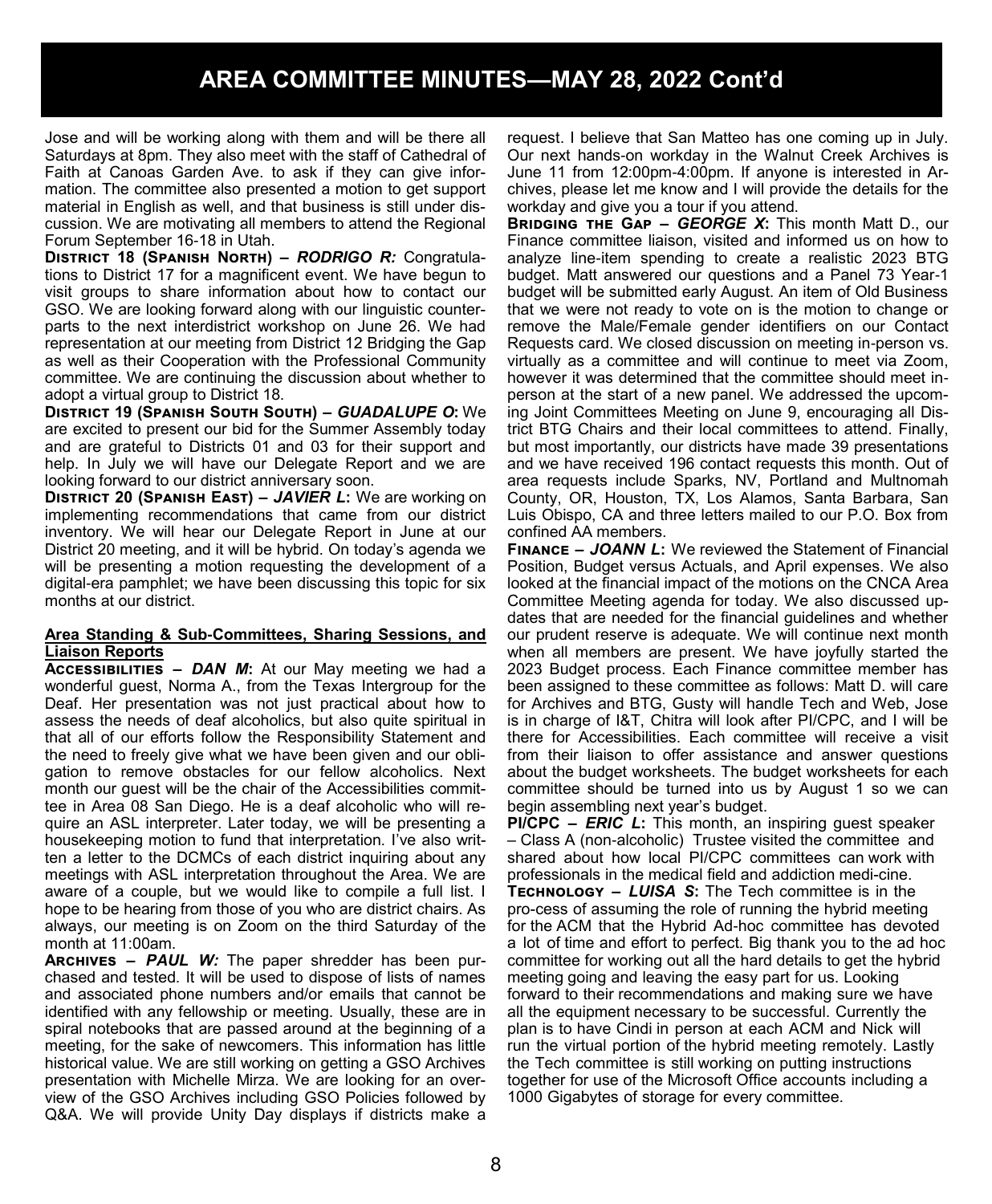**WEBSITE** – **MEGAN M:** Our Delegate's results from the 72<sup>nd</sup> General Service Conference are on the front page of the website under 'What's New'. The link to the page is www.cnca06.org/72gscresults. The page is password-protected because the documents are not meant for all the internet to view. You can ask your DCM or DCMC for the password. We meet on Tuesdays and Thursday evenings for training in using WordPress, which is the CMS used to display our website. Lately, we've been exploring the depths of our Microsoft Account provided by the Tech committee. We've used it for cloud storage for more than a year now and are beginning to learn about Teams, an aspect of MSN which allows for messaging and virtual meeting and provides hefty project management tools. We are hoping members will consider joining the Web committee at the end of this panel. Please visit us on the third Saturday of the month at 12:30pm. We meet virtually and will most likely continue to do so. To serve on this committee, please write down your name, phone, and e-mail, and give this to any Area officer this summer or fall.

**Interpretation and Translation –** *MAGDALENO O:* We have purchased new transmitters for interpretation as the old ones no longer work. We're testing three different types to see which one we're going to get, so next month we'll have more details.

**PRAASA 2024 –** *TEDDY B-W:* We have signed the contract with the San Francisco Marriott Marquis, which will be venue for the event March 1-3, and we have a logo! The work has begun, and we have over 70 volunteers signed up, so far, to work on the various committees. If you would like to volunteer to serve on one of the committees for PRAASA 2024 please send me an email. Thank you to everyone who responded to my call for Al-Anon contacts. I have now made contact with the Northern California Al-Anon Chair. More will be revealed as we flesh out the parallel Al-Anon program for the event. The 2024 Steering Committee met last Thursday, and we had a fruitful exchange of thoughts and ideas as we test the committee structure we have in place. One thing that emerged was the need for an independent Deaf/Hard of Hearing/ASL committee. If anyone has any interest in that, specifically, let me know. I will also start attending the PRAASA 2023 planning meetings starting next month.

**HYBRID AD HOC – MEG B:** Later today we will be making our recommendations for having a hybrid component at the Area assemblies. Today's presentation will conclude the need for the hybrid Ad Hoc committee and effectively dissolve the committee. We will of course be available to assist the Tech committee as they take over the duties of having a hybrid aspect at Area 06 committee meetings and assemblies. We would like to thank the Area for this opportunity to learn, grow, and be of service! Please keep in mind that there is a fluid aspect to having a hybrid component and that the procedures necessary to facilitate hybrid will continue to change and evolve as we continue down this new path. Hopefully everyone has a chance to look over the document, I will go over it, point by point, then be available to answer any questions.

**CNCA Comments / Comentarios –** *DENNIS H*: The Comments and Comentarios were sent to all GSRs, DCMs, DCMCs, and Area Officers around the  $20<sup>th</sup>$  of last month via U.S. mail. In addition, digital copies were emailed to committee chairs and

DCMCs. Copies are also available on the website. If you do not wish to receive a physical copy, please contact the Area Registrar.

**DCM Sharing Session –** *CHASE C***:** The presentations of job descriptions continue to kick off the DCM Sharing Session and this month we heard from Drew B. about the Assembly Coordinator position. Today's presentation was from Karen C. of District 40 on the topic 'How to Support the Meeting Guide App' which included slides with information on how to use it and access it, and the important fact that it relies on local Intergroup participation to supply the meeting information.

**Literature/Grapevine/La Viña Sharing Session–** *RICH-*ARD W: This morning we heard a presentation by Leslie H. from District 05 on in-person literature displays. Leslie had photos from her district and from her home group. Next month we will hear a presentation on digital literature displays. We also continued our discussion from last month regarding whether or not the sharing session would function better as a subcommittee of the Area and what that would look like. We will keep talking about this. The 26th La Viña Anniversary is in Las Vegas July 22-24. The website is www.laviña26.com.

**H & I –** *KAREN B***:** Our next General Committee Meeting is June 12, 2022, on Zoom. Anyone interested in H&I is welcome to attend. The login information is on our website www.handinorcal.org. We will be voting on some important policy and committee changes. For more information, see the newsletter on the website. H&I is working to increase literature distribution to facilities. All or our areas are checking to make sure they have enough literature. We provide literature regardless of whether we take in a meeting. H&I is looking to increase meetings in shelters and outpatient centers. Covid has closed several prisons again. California prison vaccinated and boosted numbers are increasing. If you would like to volunteer, please check our website. Thank you for your contributions that help H&I carry the message to alcoholics who cannot attend regular meetings.

**YPAA –** *CHASE C***:** I am the facilities chair for EBYPAA (East Bay Young People in AA) and we are alive and well. We are heading to Missoula MT in June and look forward to submitting our bid for the western area conference WACYPAA 2023. We are doing tons of outreach as a committee and forming connections and offering support to other YPAA committees around the state.

**Hispanic Women's Workshop –** *ELBA S***:** We met this morning to discuss the next Hispanic Women's Workshop, which will be December 3 in San Diego, CA. A theme and logo has been chosen. A group conscience was taken that a suggested voluntary contribution of \$10-\$20 be made for the event to be selfsupporting; registration forms will be delivered soon. The topic for today was the importance of registration.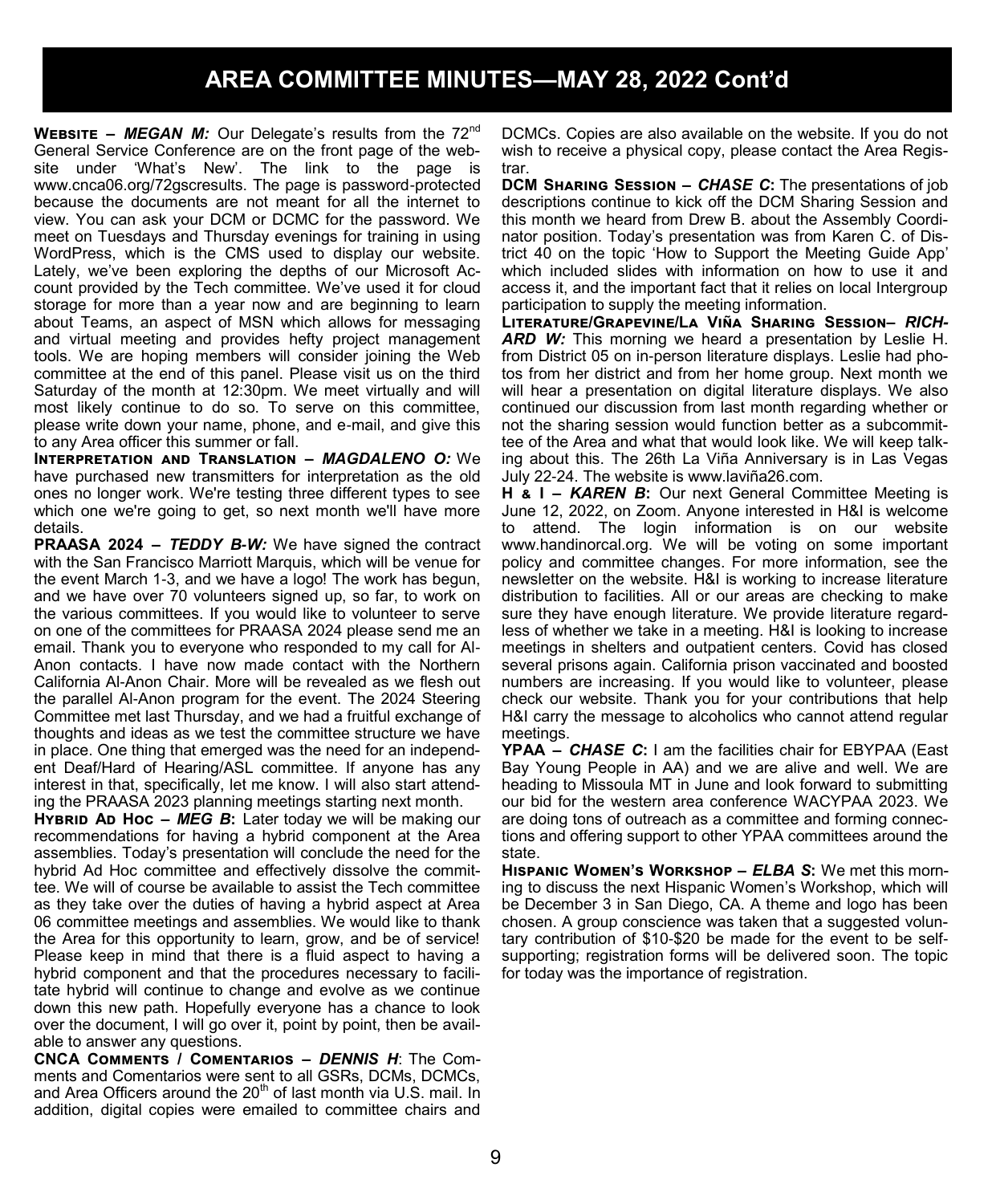### **AREA BUSINESS**

#### **Presentation:**

Hybrid Ad-Hoc Committee Recommendations Report: CNCA **Assemblies** 

Needs:

- (4) laptop computers: Chair, sharing podium, in-room tech host, projector; \$300 - \$1200 each depending on quality
- Video projector and screen (Area currently has 2 of
- HD extension cords, various lengths (10', 25', and 50') and power strip (1); under \$75
- WiFi hotspot router (purchased). Recommend additional hotspots and/or CDMA (Verizon) router in addition to our GSM (AT&T) as carrier, signal strength varies according to location
- Data-only plan from cell provider; 50GB per month \$50- \$70

Interpretation:

- Interpreters must have private room or booth with their own independent WiFi hotspot.
- Interpreter must have co-host access on all online platform meetings
- I&T can set-up FM anywhere in facility, no effect on hybrid aspect

### Voting:

- In-Room Tech Host, and back up: to communicate online participation to the Chair
- Online Tech Host, and back up: to set-up online polling and tabulate online votes, communicate results to In-Room Host as necessary
- Third-Legacy Elections- Fall Election Assembly: voting facilitated by CNIA\*, Third-Legacy matrix for tabulation of results and system in place to securely integrate in-room with online voting, (1) additional laptop, projector and screen required to display election candidates and results in-room \* Suggest CNIA facilitator be in room, use laptop signed into online to screen-share Excel sheet online

### Service Commitments:

- In-Room Tech Host, and back up: in direct communication with Chair, making them aware of online members with hands raised to speak at the mic for reports, questions, motion discussion, etc. and coordinate communication with Online Tech Host
- In-room sharing podium mic monitor: muting and unmuting online meeting on laptop
- Online Tech Hosts (2 minimum), and back up: set up online security settings, allow online participants entry from waiting room, monitor audio and video aspects for online participants, answer questions in chat, relay info as needed via text to In-Room Host.
- Assembly Coordinator back up: able to assist Assembly Coordinator in monitoring in-room sound constantly
- Assembly Coordinator to assess WiFi/Carrier signal at assembly locations
- Assembly Coordinator and/or Tech committee duties will increase, i.e., more equipment to set-up, monitor, store, transport, and maintain. Workload distribution and equipment management to be determined by the Area.

### Online and In-Room Video:

- Video projection in Main Room to be on speaker view online meeting format setting.
- In-Room Camera on, with a section of the room "out of camera" for those who choose not to be seen.

Additional Considerations for Assemblies (each assembly has some unique requirements):

*Pre-Conference:* 

- Fully integrating online participation of sharing group consciences; 2 full days required?
- Suspend business meeting to allow more time?
- Continue separate online only sharing session on separate day?
- Implement shorter time limit for sharing?
- Have Delegate choose only specific topics for sharing (Conference Charter, article 3, 1st paragraph) all others to be submitted alternately, email, basket, etc.?

#### *Post-Conference:*

- ASL Delegate's Report (if requested) *Summer:*
- 3 break-out rooms required to run 3 simultaneous workshops, 2 sessions, 6 total
- Hybrid workshops to be held in main room with equipment already set-up
- Additional Online or Hybrid Breakout Sessions to be held at the discretion of officers and subject to facility accommodations

*Fall Election:*

- Third-Legacy Election facilitated by CNIA *Fall Inventory:*
- Requires Inventory guest facilitator to be familiar with integrating online participation with in-room sharing

#### *Respectfully submitted by the Hybrid Ad Hoc committee: Ken M., Michael, Q., Meg B. Russ A. Jose M.*

*Questions:* **Q.** Can you explain what you mean regarding the delegate choosing what topics we would hear group consciences on? **A.** At the Pre-Conference Assembly we ran out of time as it was during the business meeting to finish that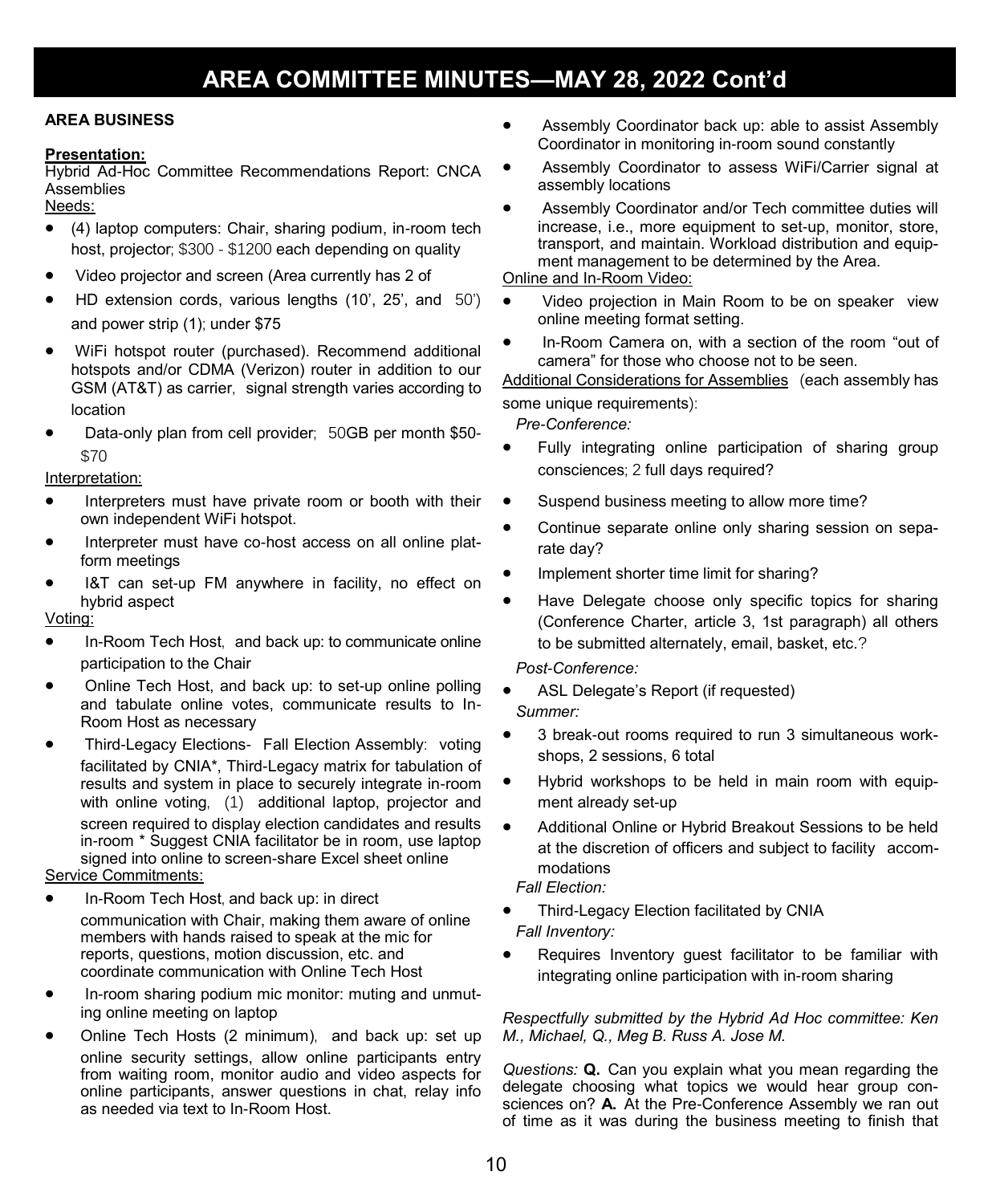agenda, and that was without sharing from the online participants. We are anticipating all kinds of options and possibilities that in some way there may need to be a way to limit microphone sharing. **Q.** I see these sub-bullet points are followed by question marks, so they aren't necessarily recommendations but questions we currently face. Is that correct? **A.** Yes. In our discussions we debated whether to include these questions but decided it is important for us all to be prepared for as many options as possible as potential problems arise. **Q.** How many more positions are needed? **A.** We see four more positions being created. But we are not deciding where the service position will come from. We will work with training the Tech committee, and they may decide responsibilities can get filled from them. Or maybe that would take away from what they have going on already and new service roles need to be created. The Area will decide. **Q.** Did you consider a way to implement this in a system of phases? **A.** Not specifically, but it seems it has happened that way naturally. We started with a test ACM, through that trial made recommendations, then used the Pre-Conference Assembly to phase in a trial for future assemblies, and here we are. It's definitely been a fluid situation that we learn from each trial. **Q.** Can we put together a broader outline for how to serve the specific online needs? **A.** We produced a long list of possible scenarios and outcomes, it seems each problem has a unique solution. We can't solve all the contingencies but we have produced something here to pass on so we can make our beginning. **Q.** Can you explain the issue of needing a private room for the interpreter? **A.** When the interpreters are in the same room as the meeting, they can hear both platforms at the same time and the echo that occurs in their headsets, so it's not possible for them to do their job. Also, there is a need for added Wi-Fi to support their laptop that uses Zoom. **Q.** Did you consider the cost of added warranties to cover the tech equipment if there were problems with it? **A.** We provided a very broad price range that can accommodate either extra warranty protection or higher quality choices, but that will be decided by the Area.

#### **Assembly Bid:**

Assembly Bid for the 2022 Summer Assembly on August 13, 2022, at the Santa Cruz Fairgrounds (2601 E. Lake Ave. Watsonville). Total bid cost: \$7,450. *- Presented by District 19*

*Questions:* **Q.** Are there enough bathrooms to include an allgender bathroom? **A.** I'm sorry there are only two bathrooms at this facility. It is a factor that will be considered going forward, thank you for bringing it up. **Q.** Is there anything we can learn in advance from the facility about the bandwidth of wifi? **A.** We hold the same concerns to it has been considered, but in the price range of facilities that we are accustomed to renting for our events, top notch Wi-Fi is not typically built in, as it would be for a fancy convention center. **Q.** Is there a deposit required? **A.** Yes, 50% is due next week. **Q.** The line item for food on the bid form quote \$5 per person, and this bid comes out to almost double. Are we going to approve changing the numbers before the form is revised? **A.** We are experiencing post-pandemic inflation and the cost of food has risen 15%-

20% since 2017 from when the bid form was last revised in 2017. I intend to bring a motion to update the bid form to reflect current prices more accurately, but this reality is just being realized between last assembly and this one. **Q.** Can we get some insurance for a possible cancellation? **A.** We carry liability insurance. **Q.** Is this a realistic venue for a hybrid assembly? **A.** We are where we are, and we have to try. It's a work in progress. **Q.** Because now we are doing hybrid and the in-person numbers are less, did you look into a place that doesn't need to accommodate as many as 300 people? **A.** It is really in our best interest to continue to plan for 300. We had almost that many at the Pre-Conference Assembly. Also, in Santa Cruz in planning for other events, it is difficult to find something for a parsed down crowd. It is either way too small or way too big. This facility we have used before, and the price is right. **Q.** I heard someone say catered lunch. Do you mean catered by an outside vendor? **A.** No, we meant we shop for our own food and our own AA volunteers do the cooking for us.

**Vote by simple majority.** *<<Assembly Bid Approved>>*

#### **Housekeeping Motions:**

That CNCA write a letter of support for the Northern California Bid Committee for the International Conference of Young People in AA (ICYPAA) in 2023. *- Presented by NorCal Bid Committee*

*Presentation:* The 62nd ICYPAA conference will be this September in New Orleans, LA and we intend to put in a bid to host in 2023.

#### **No objections.** *<<Housekeeping Motion Passed >>*

That CNCA write a letter of support for the EBYPAA Bid for the Western Area Conference Young People in AA WACYPAA) in 2023. -*Presented by East Bay Young People in AA (EBYPAA)*

*Presentation:* We are heading to Missoula, MT this June for WACYPAA and the East Bay YPAA committee will be submitting a bid for the Western Area Conference to be awarded to us for 2023.

#### **No objections.** *<<Housekeeping Motion Passed >>*

• That CNCA fund the Pacific Regional Trustee's travel to facilitate our 2022 Election Assembly at a cost not to exceed \$1,000. *-Presented by Jennifer B., Panel 71 Delegate*

*Presentation: It is customary for the Delegate to submit the motion to reimburse the Pacific Regional Trustee for travel expenses, and this typically would include a hotel for two nights, transporation, and meals. We will suggest paying a little more for a refundable ticket option if she chooses to fly. The budgeted amount is \$750, but I added a* cushion for cur-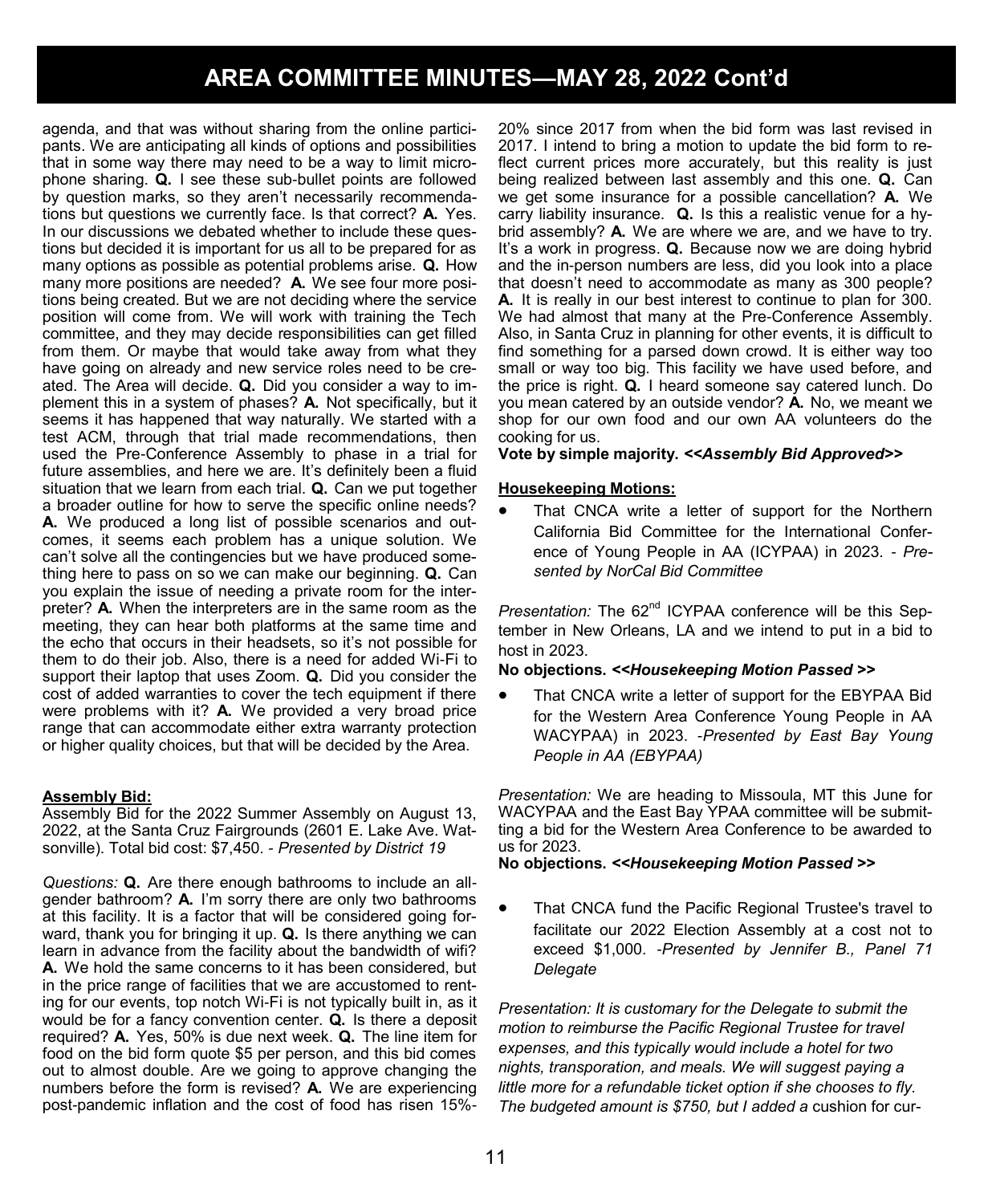rent inflation rates and uncertainties. November 5 is months out and I would rather overestimate than have the actual cost come in higher than the motion. Either way, we would pay the actual.

#### **No objections.** *<<Housekeeping Motion Passed >>*

• That CNCA provide ASL simultaneous interpretation for a deaf guest presenter at the one hour-long Accessibilities committee meeting on June 18, not to exceed \$65. - *Presented by the CNCA Accessibilities committee*

*Presentation:* Our guest speaker for the June Accessibilities committee meeting is the Chair for the San Diego/Imperial Area 08 Accessibilities committee who is deaf himself. We asked if he had a recommendation for an ASL interpreter and he gave us name, and this is the rate they requested.

*Questions:* **Q.** I just have a question about the date; is it not the same day as the ACM? A. No, the committee meets on the third It occurred to me during hearing reports that the flyer for an Saturday at 11:00am.

**No objections.** *<<Housekeeping Motion Passed >>*

#### **Presentation of New Business:**

• That CNCA purchase a subscription to a Machine Translation Software, at a cost not to exceed \$600 annually. - *Presented by the CNCA Interpretation & Translation committee*

*Presentation:* Panel 71 has had more Spanish-speaking representation on each committee than prior and so the need to have committees' agenda and minutes translated has increased and the monthly schedule became increasingly demanding for translator(s). Earlier this year we began experimenting with translation software, called DeepL. While the smaller usual translated documents continued to be done by the translators, we tried it on longer documents that wouldn't otherwise get done, and we did use DeepL for a very quick turnaround of the Agenda Topic Summaries. What sets it apart from more known translation tools, such as Google Translate, is that we plug in our own glossary terms and it is remembered in all future documents, so most of our unique AA terminology is now being automatically translated into 'AA speak'. We are recommending the purchase of two subscriptions that can produce up to 40 files per month for a total annual cost of \$552/year. It handles slides and Word documents really well, but .pdf doesn't work so well.

*Questions:* **Q.** Is there an option to add additional subscriptions? **A.** Yes, we can add as many as we want; each additional subscription is the same cost, \$276/year and 20 files/month. **Q.** The Web committee also stopped using Google Translate; is there a way to hook this into use with our website? **A.** We did not investigate that. **Q.** How accurate is it? Is this to replace our translators or used as a supplement? **A.** Our translators are not getting replaced. First, we use them to set up and review our glossary, and also to edit the finished product. We never want to not have

a translator review the documents. We did just discover, for example, the term 'Advisory Action' needed to be added to our glossary. **Q.** Does this affect the way we compensate our translators? Currently we pay per page, would it be based on time spent rather than the number of pages? **A.** Some of the work is paid per page, but the routine translation of documents such as agendas and minutes is paid by a flat rate, per a previous motion. Regardless, for now, we do not propose to make changes to that yet. **Q.** Would this be allowed to be renewed without a new motion? **A.** We don't have it yet, but I do and I have been using my own. **Q.** How was this recommended? Do we know of another AA service that has been using it? **A.** Yes, it was recommended to Jennifer by the trustee from Eastern Canada who uses it to translate documents into French.

**Vote by simple majority to keep at ACM or forward to Assembly:** *Voted to keep at ACM. Motion to become New Business at the Area Committee Meeting in June.*

#### **What's On Your Mind?**

event is in the Chat, but maybe not on the table in the room. I'd like to request that we provide event information in both places. Maybe we can communicate an email address to have them all sent and shared all at once in the Chat and make an effort to get printed copies to put on our table as well. **//** I heard in so many words that we need to learn how to do hybrid the hard way. But we have \$70,000 in the bank; we can hire a vendor and not have to suffer through it the hard way. In fact, the money we accrued is a direct result of not spending money saved by going virtual. Let's at least look at a site and have them tell us what we need to know. **//** I am shocked we approved an assembly bid not congruent with our guidelines. We need a housekeeping motion to update our guidelines quickly. **//** I would like to invite you a writing workshop for the  $4<sup>th</sup>$  Edition of the Spanish Big Book. It takes place at the regular Service Manual study on Sundays at 6:00pm. **//** I think there is a misunderstanding of what an ad hoc committee does, so I am going to read the definition of the term 'ad hoc: "*'For this' in Latin: for a particular end or case at hand without consideration of wider application.*" **//**  This is my first hybrid meeting and I think it went well. Congratulations to everybody. **//** As the Finance committee begins the budget process, I hope they will go through each line item and determine if it is still useful or not. **//** I am also disturbed at how quickly we glossed over the fact that our guidelines for determining assembly costs was disregarded. **//** I am the Tech/Zoom host and I want to remind us that we are trying something new and working to improve each time. We need room to grow and learn. **//** Please remember to return your FM radios if you borrowed one today.

*The meeting was closed at 3:28pm with the Responsibility Declaration.*

Respectfully submitted,

Amy M. Panel 71 CNCA Recording Secretary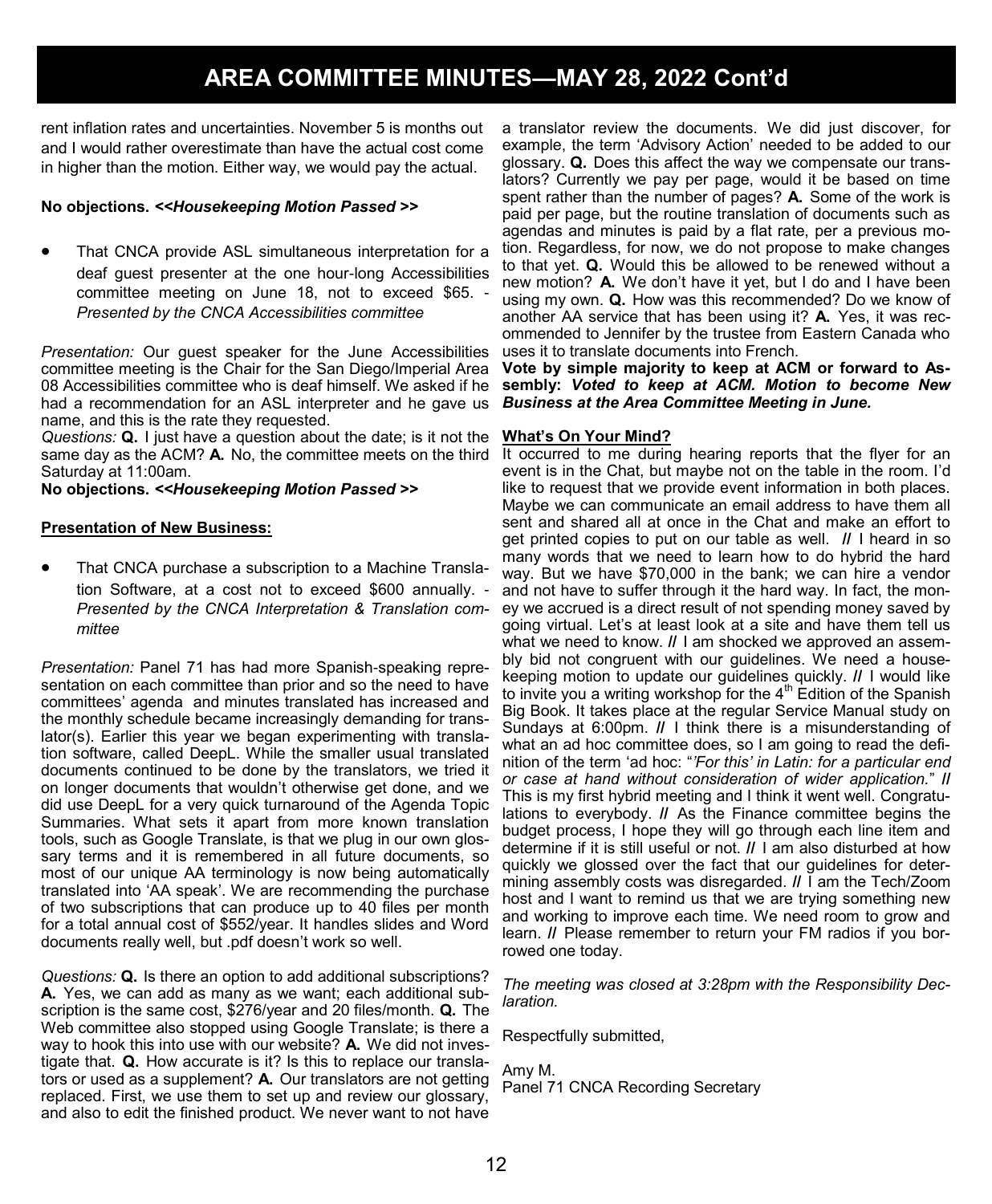#### **Area Committee Motions** *Continue at Area Committee Meeting on June 25, 2022*

### **OLD BUSINESS**

• That CNCA purchase a P.O. Box through the UPS Store (Petaluma Branch) at the current cost of \$480 per year for all future incoming mail. If approved, CNCA will maintain the former Post Office Box for a duration of at least one year, and until such time that all pertinent entities affected of be notified of the change of address. *- Presented by the Panel 71 Finance Committee at the Area Committee Meeting 3/26/22*

### **NEW BUSINESS**

That CNCA purchase a subscription to a Machine Translation Software, at a cost not to exceed \$600 annually. - *Presented by the CNCA Interpretation & Translation committee at the Area Committee Meeting 5/28/2022*

### **Area Assembly Motions**

### *Continue at Summer Assembly on August 13, 2022*

#### **OLD BUSINESS**

- That the trustees' Literature committee consider deleting or changing the following wording in the book *Living Sober*: "Better to be chubby or pleasingly plump than drunk, right? Did you ever hear of anyone being arrested for 'fat driving'?", which is located in Chapter 9 titled 'Eating or Drinking Something-Usually, Sweet' on page 23 of the 2019 printing. - *Presented by District 90 at the Area Committee Meeting 7/24/21*
	- That CNCA distribute the Area newsletters (Comments / Comentarios) electronically unless requested by mail. *- Presented by District 06 at the Area Committee Meeting 7/24/21*
- A request to the trustees' Literature committee that the 2021 advisory action related to the phrase "lustful enough to rape "on page 66 in the chapter 'Step Six' of *Twelve Steps and Twelve Traditions* be rescinded and the language be returned to the original. - *Presented by District 20 at the Area Committee Meeting 10/23/21*

### **NEW BUSINESS**

• That the phrase "cómo nosotros los concebimos" (as we conceive it) on Step Three of the third edition of the Big Book in Spanish be corrected in future editions to; "como nosotros lo entendimos" (as we understood him), the correct translation from the English version of the Big Book. *- Presented by District 20 at the Area Committee Meeting 11/27/21*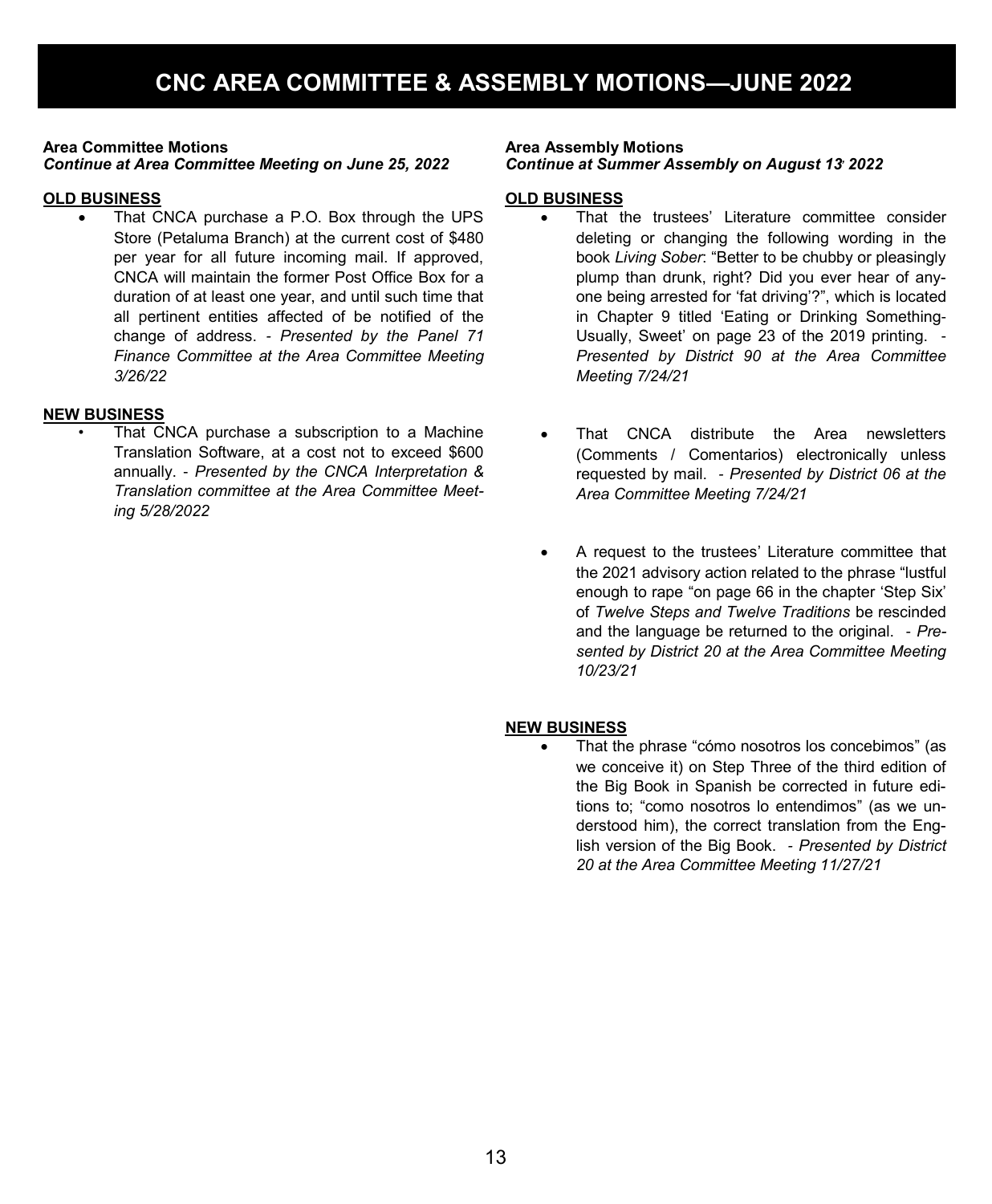# **AREA OFFICER JOB DESCRIPTION—ASSEMBLY COORDINATOR**

Average Time Commitment: 20-40 hours per month

Expected Work:

- Attend Area Committee Meetings. Arrive by 9am to set-up sound equipment and post signs outside of meeting rooms. Monitor sound during business meeting.
- Provide relevant reports to ACM and Assemblies
- Facilitate DCM Sharing Session at 11am (Zoom host, if possible)
- Attend Area Officers meeting following ACM.
- Inspire districts to bid for assemblies. Help prepare and review bids. Visit potential assembly sites for review and approval.
- Attend 1-2 planning meetings for each assembly. Support host committees, be available to them as needed.
- Attend 4 assemblies per year. Attend set-up, usually the day before. Transport and set-up sound equipment. Arrive at assemblies at 7am, monitor sound, be available to troubleshoot throughout the day.
- Set future assembly dates with input from other Officers.
- Create assembly flyers.
- Update guidelines, bid forms, and other assembly documents as needed.
- Liaison to Petaluma Community Center. Book ACM dates.
- Visit average of 3 districts per month.
- Work on Agenda Topic Summaries with other Officers.
- Storage space: 6ft x 6ft(width) x 6t(height)
- Support our partner Area CNIA with the elections once per panel (Odd year).

Optional but suggested:

- Attend PRAASA and Regional Forums
- Represent the Area at various events
- Miscellaneous Service Opportunities

Drew B.

Area 06 Assembly Coordinator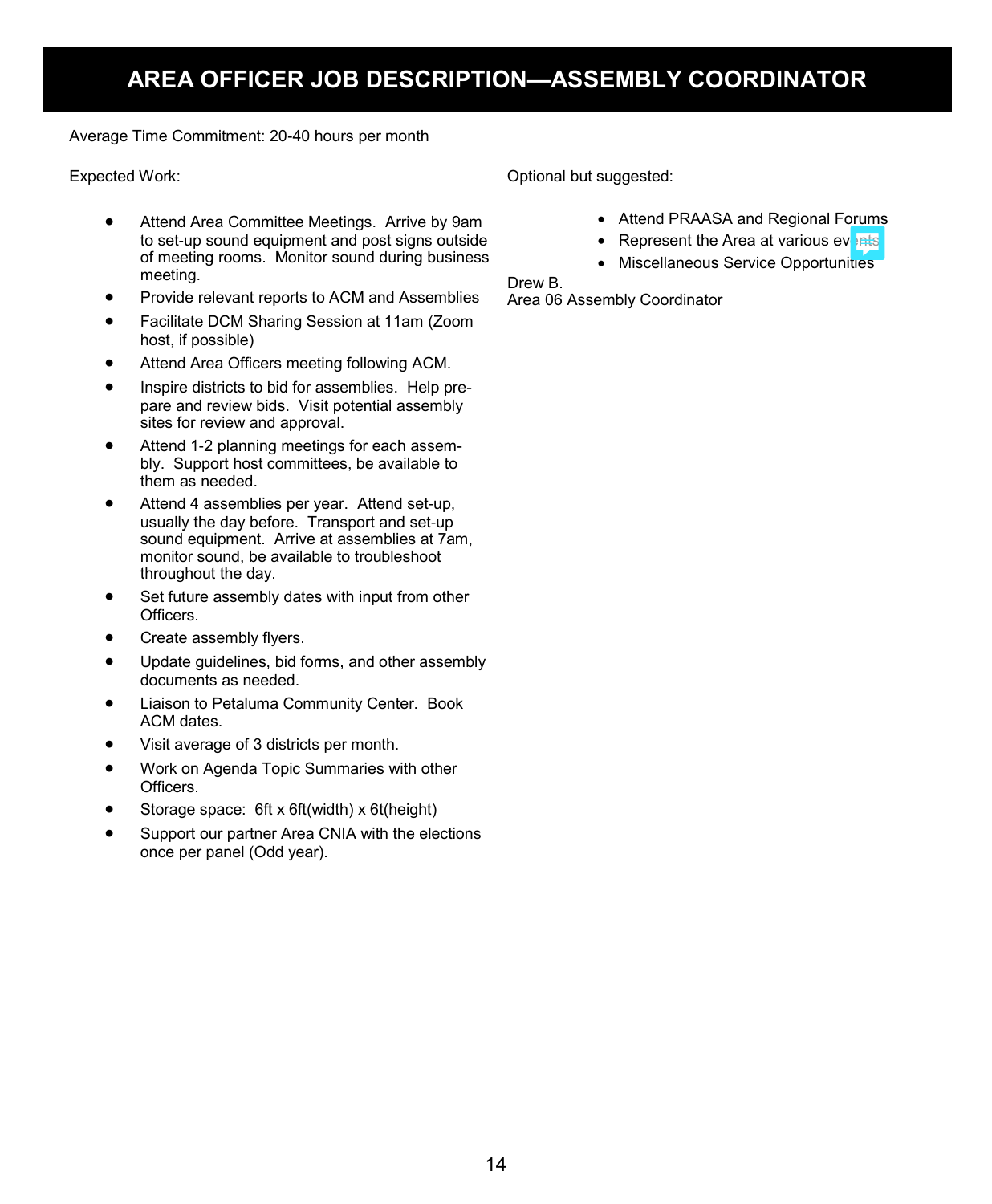# **2022 CNCA CALENDAR—PANELS 71**

| 2022                                                         |                        | <b>September</b> | 16-18 Pacific Regional Fo-<br>rum, Salt Lake City, Utah |  |
|--------------------------------------------------------------|------------------------|------------------|---------------------------------------------------------|--|
| 25-Area Committee Mtg.<br>June                               |                        |                  | 24-Area Committee Mtg                                   |  |
| July                                                         | 23-Area Committee Mtg. | <b>October</b>   | 22-Area Committee Mtg                                   |  |
| 13-Summer Assembly<br><b>August</b><br>27-Area Committee Mtg |                        | <b>November</b>  | 05-Election Assembly<br>26-Area Committee Mtg           |  |
|                                                              |                        | <b>December</b>  | 17-Area Committee Mtg<br>(Note: $3rd$ Sat)              |  |

# **PANEL 71 ASSEMBLIES**

### **2022 Summer Assembly,**

# August 13

Santa Cruz Fairgrounds 2601 E. Lake Ave. Watsonville District 19

# **2022 Fall Election Assembly,**

Nov. 5

If your District is considering making a bid for a Panel 71 Assembly, please contact the Assembly Coordinator Drew B.